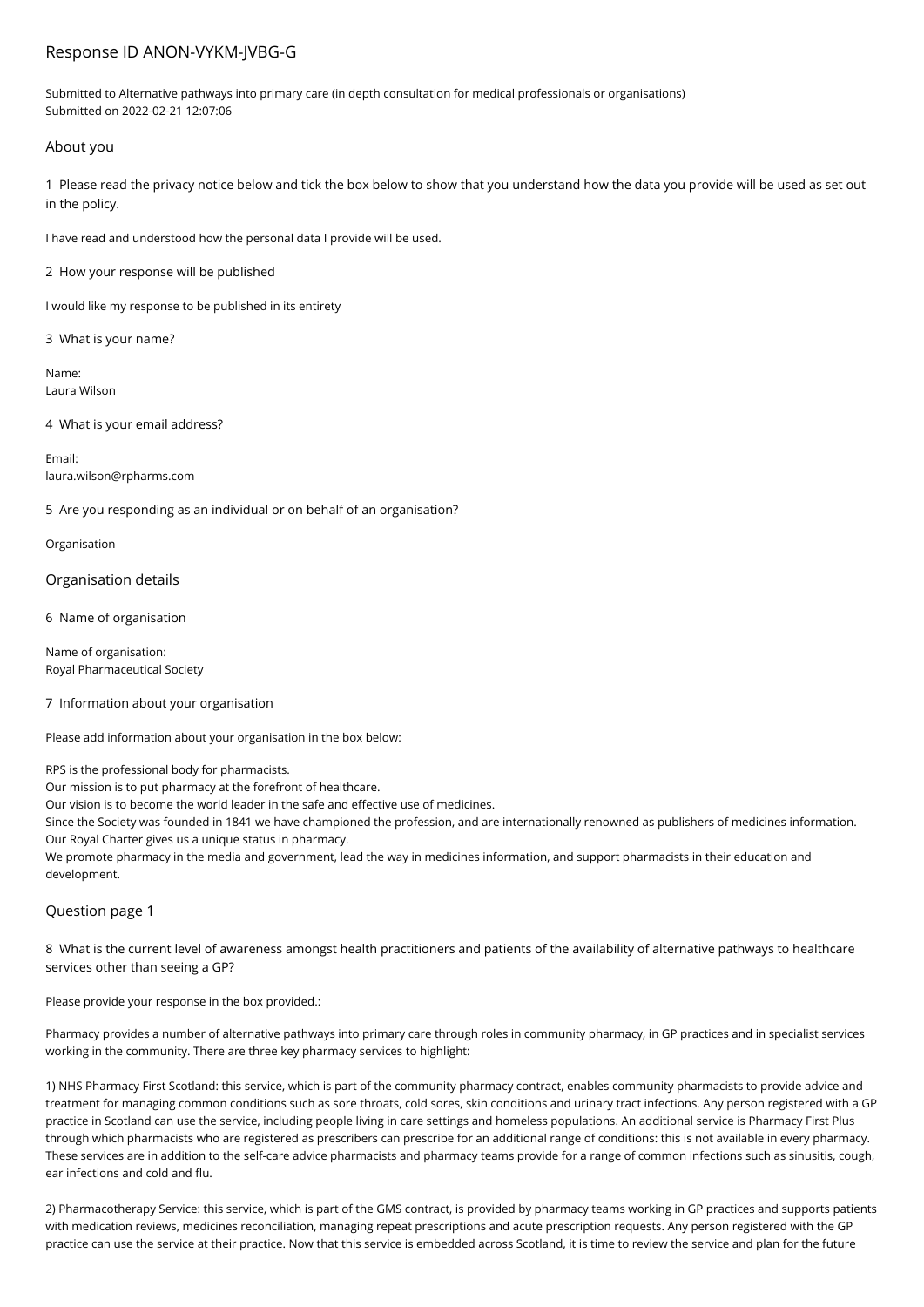#### (see Q5).

3) Public health service element of the community pharmacy contract. This service supports self-care and health promotion and includes specific services such as sexual health and smoking cessation. Locally agreed services include injecting equipment provision. It could be expanded further to tackle current public health priorities, such as drug deaths.

#### Patient and public awareness

Public awareness of community pharmacy services increased significantly during the Covid pandemic. Pharmacy First is a very positive service development that has been well received by patients and has been significantly used. However, awareness of the service is mixed in some populations, including more deprived groups, those with lower health literacy and people in care settings.

Public awareness of pharmacy teams in GP practices is low. There has been no national publicity around changes to the GP practice teams and the roles of different professionals within the team. People only become aware when they are directed to the pharmacist as part of routine contact. Now that the teams in practices are well established, the time is right for national publicity.

#### Health and care professional awareness

There is good awareness of pharmacy services in GP teams but poorer awareness in wider healthcare teams. Overall, there are low levels of awareness of what pharmacists, and especially community pharmacists, can now do. Communication to the public and other healthcare teams to highlight this only seems to come out when other areas of the healthcare system are struggling e.g. A&E.

One limitation of the Pharmacy First Plus service (not the core Pharmacy First service) is that it is only available in locations at present where the pharmacist is an independent prescriber. This variation in access has led to frustration and confusion from both health professionals and the public and needs to be addressed (see Q5).

9 How good is the signposting between general practice and other primary healthcare professionals? To what extent are GPs equipped with the information they need to make onward referrals? To what extent are GP practice receptionists equipped to signpost patients to the most appropriate service?

Please provide your response in the box provided.:

Signposting within GP practice teams, between the GP staff and the pharmacy team working in the practice, works well and good relationships have been built.

In locations where there is a close working relationship between a community pharmacy and GP practice, signposting also works well. This can be more challenging in locations where such relationships do not exist and leads to variation across the country. Some practices have well developed processes for reception staff to triage patients to the NHS Pharmacy First service but increased awareness of all the services available across all practices is needed.

GPs are aware of what can be referred to pharmacists working within practices. However, the pharmacotherapy service is currently structured around defined tasks and activities, so there is reduced scope for referrals, although it does happen.

Some excellent work was undertaken by the Healthcare Improvement Scotland practice administration collaborative which significantly improved triaging and referral to the appropriate professional, including pharmacists in practices and in community pharmacy. This has not been replicated across all practices, so there is variation in signposting by practice staff. Training and development for administrative staff based on the collaborative's outcomes would be beneficial. Some practices use online consulting tools which can support the signposting process.

A particular issue is the current lack of a standardised method for a pharmacist to refer a patient to a GP. For example, if a patient is referred to a community pharmacy by an urgent care hub or by the GP practice reception staff triaging process, and the pharmacist's professional judgment on assessing the patient is that the patient needs to be seen by a GP, there is no clear, direct referral mechanism. At present this is done on an ad-hoc basis by phone calls and emails. An embedded direct referral mechanism would ensure that time or difficulty is not added to the patient's journey. It must be enabled with a reliable mechanism for the pharmacist to provide relevant clinical information to the GP. An obvious solution is a single shared patient record, to which pharmacists have read/write access, which would underpin the sharing of information between professionals.

10 What is the level of public awareness of options to self-refer to alternative pathways to healthcare? What is the current extent of self-referrals? How could this be improved?

Please provide your response in the box provided.:

Public awareness of the ability to self-refer into community pharmacy is high. Awareness and use of the NHS Pharmacy First Scotland service is good, although it could be improved for some demographics (see Q1) and targeted promotion to reduce health inequalities would be useful.

Public awareness of ability to self-refer to a pharmacist in the GP practice is very low. One of the reasons for this is that public awareness of pharmacists' roles is low: most are aware of community pharmacists, but few know about the pharmacists working in GP practices and other services. A public awareness campaign is needed to increase public understanding of the whole team working in general practice.

11 To what extent is there available capacity amongst other primary healthcare professionals to take on more patients if there was an increase in referrals from GPs / self-referral by patients?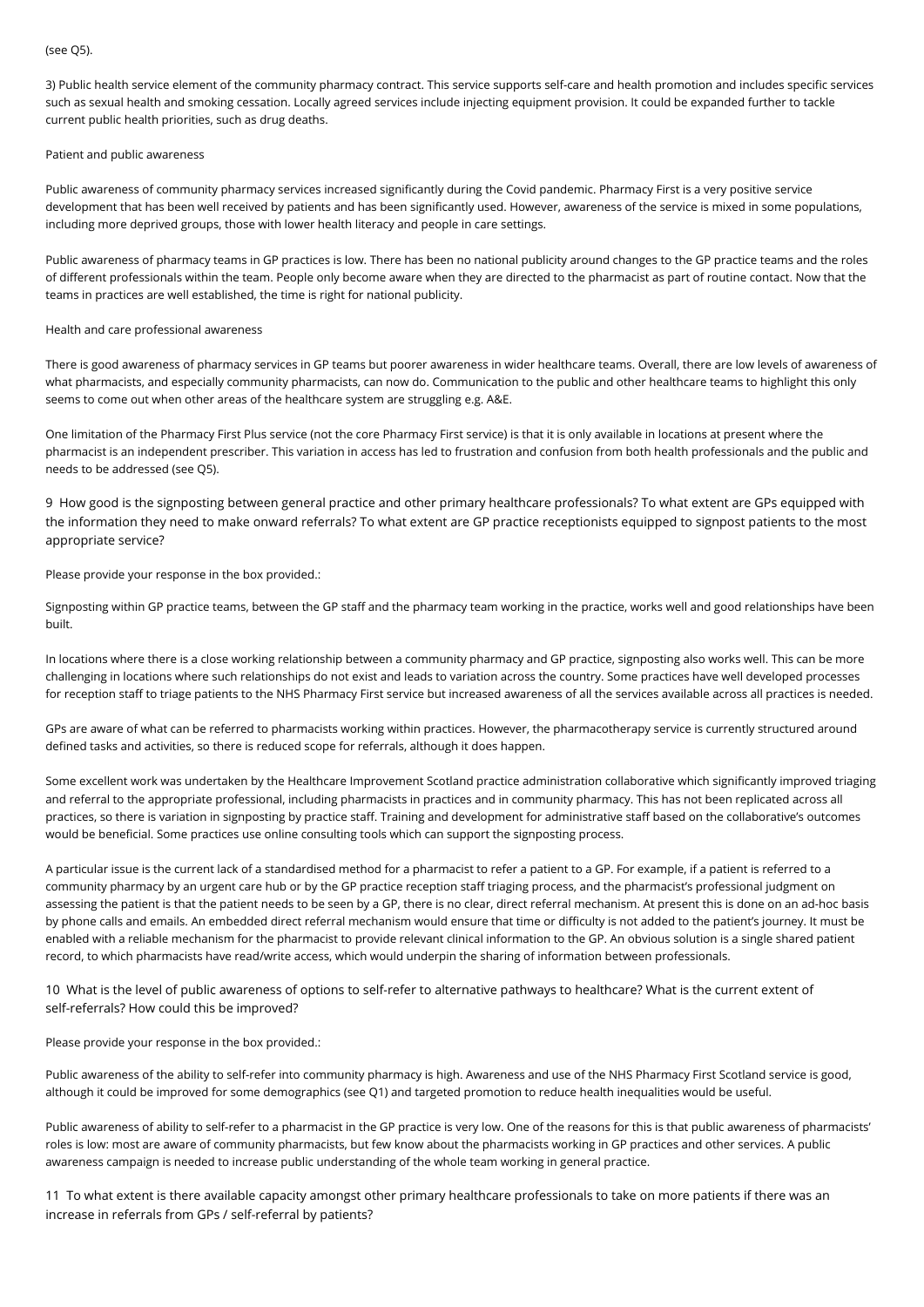Please provide your response in the box provided.:

Pharmacy has the professional ability to deliver more but capacity within pharmacy would need to be improved to achieve this. Some key enablers to improve capacity are:

1) Make processes more efficient in all settings. Variation in processes between GP practices has been a barrier for increasing capacity in the pharmacotherapy service. Similarly, poor information flows in/out of community pharmacy currently lead to significant professional time wasted.

2) Introduce an electronic single shared patient record to improve capacity, quality and safety; and to underpin referrals. This would release capacity for both community pharmacists (improved communication) and in general practice (reduced time spent on medicines reconciliation). Pharmacy teams in all settings would require read/write access to this record to allow the maximum positive impact.

3) Invest in skill mix in the pharmacy workforce to release pharmacist capacity. This would include more pharmacy technicians, pharmacy support workers and administrative roles.

4) Modernise the dispensing process through better systems and skill mix.

5) Use digital tools to improve efficiency across systems, including electronic prescribing, the dispensing process and referral mechanisms.

A key step to improve capacity is effective workforce planning. Scottish Government should prioritise workforce planning for pharmacists and pharmacy technicians in the same way as it is done for doctors and nurses. Pharmacists are the third biggest healthcare profession, so the lack of effective workforce planning is a significant gap. There are opportunities for increasing the roles of pharmacy technicians and support staff but the lack of workforce planning is holding this back.

Workforce planning should also be linked to the Health and Care (Staffing) Act 2019 to ensure safe staffing levels across pharmacy services.

More information on improving capacity and workforce planning is available in our RPS Workforce briefing: https://www.rpharms.com/scotland/workforce-briefing

To ensure workforce planning is effective, it is important to consider the future roles of pharmacy teams and not just what is done now. In our recently published Pharmacy 2030 document we describe a professional vision for the future. It includes pharmacy teams working together seamlessly, using their expertise to help patients get the best from their medicine. It is about a person-centred approach to shared decision making and ensuring care is provided holistically rather than by clinical conditions. This vision should be considered in workforce planning: https://www.rpharms.com/pharmacy2030

### Question page 2

12 What potential is there for greater use of alternative pathways to healthcare to ease current pressures on general practice? What are the potential limitations?

Please provide your response in the box provided.:

There is potential for greater use of alternative pathways but only if the following barriers are addressed:

1) Increased capacity and improved skill mix within the pharmacy workforce

2) Investment in professional development, including protected learning time

3) Single shared electronic patient record to underpin multidisciplinary team working

4) Clear electronic referral pathways both in and out of pharmacy services in both community and general practice pharmacy roles

5) Improved systems and processes to improve efficiency and enable expansion such as remote access to clinical information

6) Investment in NHS premises to enable pharmacy teams to have consulting space in GP practices and space to set up primary care hubs

To achieve equality of access to the NHS Pharmacy First Plus service across Scotland, investment is needed to ensure every community pharmacy has a pharmacist trained as an independent prescriber. This means both an increased number of training places and resource for pharmacist training. In particular, pharmacists need protected learning time in which to develop professionally.

The Pharmacotherapy service is now embedded across Scotland so now is a good time to reflect on the progress made to date and consider future plans. In our joint statement with the BMA last year, we identified several areas for improvement including better use of skill mix, improved IT to reduce administrative burden and more effective team working. Pharmacists' clinical skills are not being fully maximised at the moment because these barriers have not been tackled. Pharmacists should be focused on patient-facing clinical roles: using pharmaceutical expertise and prescribing to deliver medication reviews, support safer use of high-risk medicines and improve complex pharmaceutical care. This would ease current pressures on general practice. Furthermore, there is potential for community pharmacists to take on some aspects of the pharmacotherapy service through extensions to the Medicines Care and Review service which would improve efficiencies across pharmacy services. More information about improvements to the Pharmacotherapy Service is available in our statement:

https://www.rpharms.com/Portals/0/RPS%20document%20library/Open%20access/Scotland/RPS%20BMA%20Pharmacotherapy%20Joint%20Letter.pdf?ver=zR7Slu